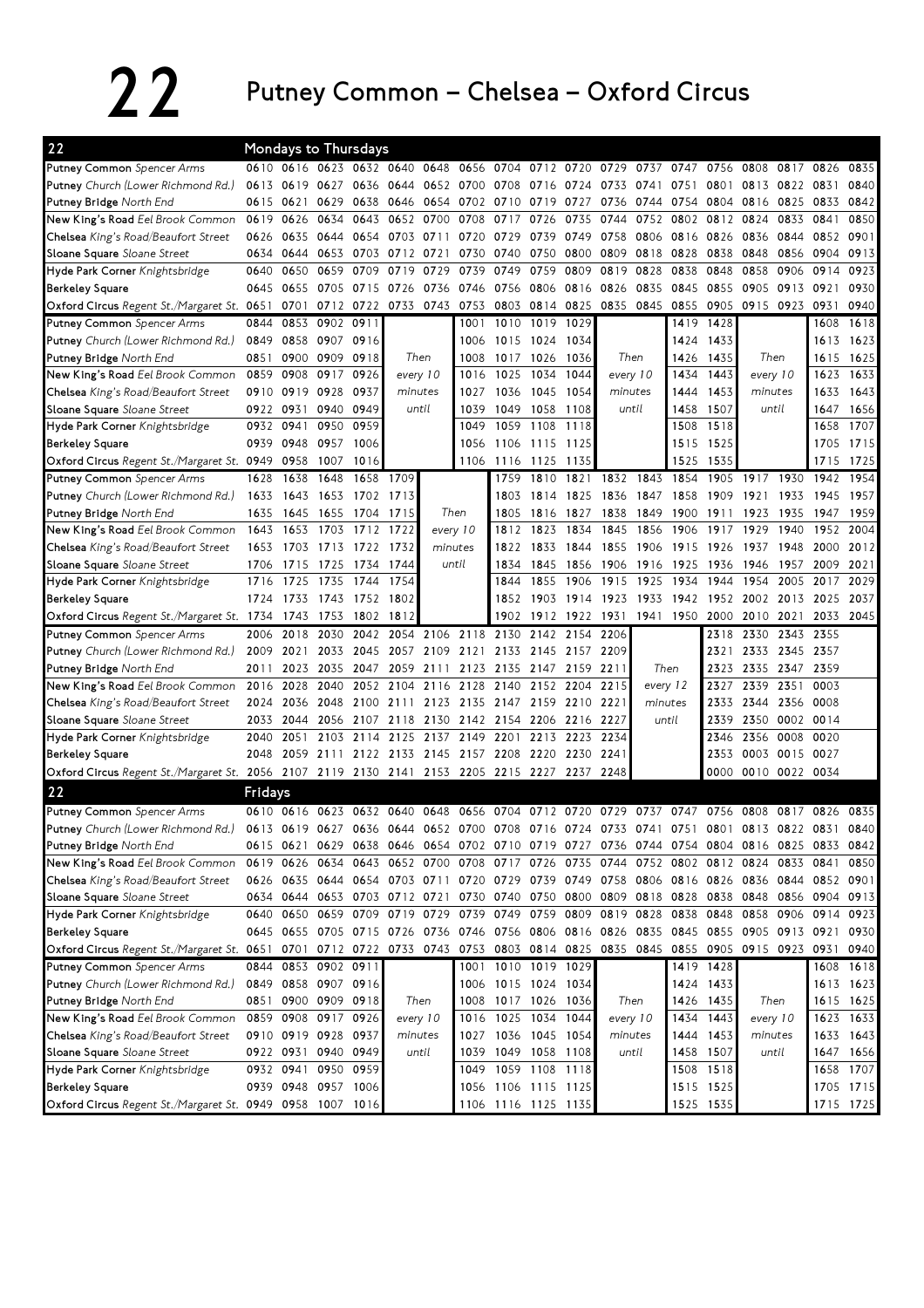| 22                                                                                                                              |              | Fridays (cont.) |                |                              |              |                                                                                           |              |              |                     |              |              |                                              |              |                |                |                |                                    |              |
|---------------------------------------------------------------------------------------------------------------------------------|--------------|-----------------|----------------|------------------------------|--------------|-------------------------------------------------------------------------------------------|--------------|--------------|---------------------|--------------|--------------|----------------------------------------------|--------------|----------------|----------------|----------------|------------------------------------|--------------|
| Putney Common Spencer Arms                                                                                                      | 1628         |                 | 1638 1648 1658 |                              | 1709         |                                                                                           |              | 1759         | 1810                | 1821         |              | 1832 1843                                    | 1854         | 1905           | 1917           | 1930           | 1942                               | 1954         |
| Putney Church (Lower Richmond Rd.)                                                                                              | 1633         | 1643            | 1653           | 1702                         | 1713         |                                                                                           |              | 1803         | 1814                | 1825         | 1836         | 1847                                         | 1858         | 1909           | 1921           | 1933           | 1945                               | 1957         |
| Putney Bridge North End                                                                                                         | 1635         | 1645            | 1655 1704      |                              | 1715         | Then                                                                                      |              | 1805         | 1816                | 1827         | 1838         | 1849                                         | 1900         | 1911           | 1923           | 1935           | 1947                               | 1959         |
| New King's Road Eel Brook Common                                                                                                | 1643         | 1653            | 1703           | 1712                         | 1722         | every 10                                                                                  |              | 1812         | 1823                | 1834         | 1845         | 1856                                         | 1907         | 1917           | 1929           | 1940           | 1952                               | 2004         |
| Chelsea King's Road/Beaufort Street                                                                                             | 1653         | 1703            | 1713           | 1722                         | 1732         | minutes                                                                                   |              | 1822         | 1833                | 1844         | 1855         | 1906                                         | 1916         | 1926           | 1937           | 1948           | 2000                               | 2012         |
| Sloane Square Sloane Street                                                                                                     | 1706         | 1715            | 1725           | 1734                         | 1744         | until                                                                                     |              | 1834         | 1845                | 1855         | 1906         | 1916                                         | 1926         | 1936           | 1946           | 1957           | 2009                               | 2021         |
| Hyde Park Corner Knightsbridge                                                                                                  | 1716         | 1725            | 1735           | 1744                         | 1754         |                                                                                           |              | 1844         | 1854                | 1904         | 1915         | 1925                                         | 1935         | 1944           | 1954           | 2005           | 2017                               | 2029         |
| <b>Berkeley Square</b>                                                                                                          | 1724         | 1733            | 1743           | 1752                         | 1802         |                                                                                           |              | 1852         | 1902                | 1912         | 1923         | 1933                                         | 1943         | 1952           | 2002           | 2013           | 2025                               | 2037         |
| Oxford Circus Regent St./Margaret St. 1734                                                                                      |              | 1743            | 1753           | 1802                         | 1812         |                                                                                           |              | 1902         | 1912                | 1922         | 1932         | 1942                                         | 1951         | 2000           | 2010           | 2021           | 2033                               | 2045         |
| Putney Common Spencer Arms                                                                                                      | 2006         | 2018            | 2030           | 2042                         |              | 2054 2106 2118                                                                            |              | 2130         | 2142                | 2154         | 2207         |                                              |              | 2307           | 2319           | 2331           | 2343                               | 2355         |
| Putney Church (Lower Richmond Rd.)                                                                                              | 2009         | 2021            | 2033           | 2045                         |              | 2057 2109 2121                                                                            |              |              | 2133 2145 2157 2210 |              |              |                                              |              |                |                |                | 2310 2322 2334 2346 2358           |              |
| Putney Bridge North End                                                                                                         | 2011         | 2023            | 2035           | 2047                         |              | 2059 2111                                                                                 | 2123         |              | 2135 2147 2159 2212 |              |              | Then                                         |              | 2312           | 2324 2336 2348 |                |                                    | 0000         |
| New King's Road Eel Brook Common                                                                                                | 2016         | 2028            | 2040           |                              | 2052 2104    | 2116 2128                                                                                 |              |              | 2140 2152 2204      |              | 2216         | every 12                                     |              | 2316           | 2328           | 2340           | 2352                               | 0004         |
| Chelsea King's Road/Beaufort Street                                                                                             | 2024         | 2036            | 2048           | 2100                         | 2111         | 2123                                                                                      | 2135         | 2147 2159    |                     | 2211         | 2223         | minutes                                      |              | 2323           | 2335           | 2347           | 2359                               | 0011         |
| Sloane Square Sloane Street                                                                                                     | 2033         | 2044            |                | 2056 2107                    |              | 2118 2130                                                                                 | 2142         | 2154 2206    |                     | 2217         | 2229         | until                                        |              | 2329           | 2341           | 2353           | 0005                               | 0017         |
| Hyde Park Corner Knightsbridge                                                                                                  | 2040         | 2051            | 2103           | 2114                         | 2125         | 2137                                                                                      | 2149         | 2201         | 2213                | 2224         | 2236         |                                              |              | 2336           | 2348           | 0000           | 0012                               | 0024         |
| <b>Berkeley Square</b>                                                                                                          | 2048         |                 |                |                              |              | 2059 2111 2122 2133 2145 2157 2209 2221 2233 2245                                         |              |              |                     |              |              |                                              |              | 2345           | 2356           | 0008           | 0020                               | 0032         |
| Oxford Circus Regent St./Margaret St. 2056 2107 2119 2130 2141 2153 2205 2217 2229 2241 2253                                    |              |                 |                |                              |              |                                                                                           |              |              |                     |              |              |                                              |              | 2353           | 0004           |                | 0016 0028 0040                     |              |
| 22                                                                                                                              |              |                 |                | Saturdays (also Good Friday) |              |                                                                                           |              |              |                     |              |              |                                              |              |                |                |                |                                    |              |
| Putney Common Spencer Arms                                                                                                      | 0610         | 0622            | 0634           | 0646                         |              | 0658 0708 0718                                                                            |              | 0728         | 0738                | 0747         | 0755         | 0803                                         | 0811         | 0819           | 0827           | 0836           | 0846                               | 0856         |
| Putney Church (Lower Richmond Rd.)                                                                                              | 0613         | 0625            | 0637           | 0649                         | 0701         | 0711                                                                                      | 0721         | 0731         | 0741                | 0750         | 0758         | 0806                                         | 0814         | 0822           | 0830           | 0840           | 0850                               | 0900         |
| Putney Bridge North End                                                                                                         | 0615         | 0627            | 0639           | 0651                         | 0703         | 0713                                                                                      | 0723         | 0733         | 0743                | 0752         | 0800         | 0808                                         | 0816         | 0824           | 0832           | 0842           | 0852                               | 0902         |
| New King's Road Eel Brook Common                                                                                                | 0619         | 0631            | 0643           | 0655                         | 0707         | 0717                                                                                      | 0727         | 0737         | 0747                | 0756         | 0804         | 0813                                         | 0821         | 0829           | 0838           | 0848           | 0858                               | 0908         |
| Chelsea King's Road/Beaufort Street                                                                                             | 0625         | 0637            | 0649           | 0701                         | 0713         | 0723                                                                                      | 0733         | 0743         | 0753                | 0803         | 0812 0821    |                                              | 0829         | 0838           | 0847           | 0857           | 0907                               | 0917         |
| Sloane Square Sloane Street                                                                                                     | 0631         | 0643            | 0655           | 0707                         | 0719         | 0729                                                                                      | 0739         | 0749         | 0759                | 0809         | 0818         | 0827                                         | 0836         | 0846           | 0855           | 0905           | 0915                               | 0925         |
| Hyde Park Corner Knightsbridge                                                                                                  | 0636         | 0648            | 0700           | 0712                         | 0724         | 0734                                                                                      | 0744         | 0754         | 0805                | 0815         | 0824         | 0834                                         | 0844         | 0854           | 0903           | 0913           | 0923                               | 0933         |
| <b>Berkeley Square</b>                                                                                                          | 0641         | 0653            | 0705 0717      |                              | 0729         | 0739                                                                                      | 0749         | 0759         | 0810                | 0820         | 0829         | 0839                                         | 0849         | 0859           | 0909           | 0919           | 0929                               | 0939         |
| Oxford Circus Regent St./Margaret St. 0646                                                                                      |              | 0658            | 0710 0722      |                              |              | 0734 0744                                                                                 | 0754         |              | 0804 0815           | 0825         | 0835         | 0846                                         | 0856         | 0906           | 0916           | 0926           | 0936                               | 0946         |
| <b>Putney Common</b> Spencer Arms                                                                                               | 0906         | 0916            | 0926           | 0935                         | 0943         | 0951                                                                                      | 1000         | 1008         | 1017                | 1026         | 1035         | 1045                                         | 1055         | 1105           | 1115           | 1125           | 1135                               | 1145         |
| Putney Church (Lower Richmond Rd.)                                                                                              | 0910         | 0920            | 0930           | 0939                         | 0947         | 0955                                                                                      | 1005         | 1013         | 1022                | 1031         | 1041         | 1051                                         | 1101         | 1111           | 1121           | 1131           | 1142                               | 1152         |
| Putney Bridge North End                                                                                                         | 0912         | 0922            | 0932           | 0941                         | 0949         | 0957                                                                                      | 1007         | 1015         | 1024                | 1033         | 1043         | 1053                                         | 1103         | 1113           | 1123           | 1133           | 1144                               | 1154         |
| New King's Road Eel Brook Common                                                                                                | 0918         | 0928            | 0938           | 0947                         | 0955         | 1004                                                                                      | 1014         | 1022         | 1031                | 1040         | 1050         | 1100                                         | 1110         | 1120           | 1130           | 1140           | 1151                               | 1201         |
| Chelsea King's Road/Beaufort Street                                                                                             | 0927         | 0937            | 0947           | 0956                         | 1005         | 1015                                                                                      | 1025         | 1034         | 1043                | 1053         | 1103         | 1113                                         | 1123         | 1133           | 1144           | 1154           | 1205                               | 1215         |
| Sloane Square Sloane Street<br>Hyde Park Corner Knightsbridge                                                                   | 0935<br>0943 | 0945<br>0953    | 0955<br>1003   | 1005<br>1013                 | 1015<br>1023 | 1025<br>1033                                                                              | 1035<br>1043 | 1045<br>1053 | 1055<br>1103        | 1105<br>1113 | 1115<br>1123 | 1125<br>1134                                 | 1135<br>1144 | 1145<br>1154   | 1157<br>1206   | 1207<br>1217   | 1219<br>1229                       | 1229<br>1239 |
| <b>Berkeley Square</b>                                                                                                          | 0949         | 0959            | 1009           | 1019                         | 1029         | 1039                                                                                      | 1050         | 1100         | 1110                | 1120         | 1130         | 1141                                         | 1151         | 1201           | 1213           | 1224           | 1236                               | 1246         |
| Oxford Circus Regent St./Margaret St. 0956                                                                                      |              | 1007            | 1017           | 1027                         | 1037         | 1047                                                                                      | 1058         | 1108         | 1118 1128           |              | 1139         | 1150                                         | 1200         | 1210           | 1222           | 1233           | 1245                               | 1255         |
| Putney Common Spencer Arms                                                                                                      | 1155         |                 |                | 1435                         | 1445         | 1455                                                                                      | 1505         | 1515         |                     |              | 1635         | 1645                                         | 1655         | 1705           | 1715           | 1725           | 1735                               | 1745         |
| Putney Church (Lower Richmond Rd.)                                                                                              | 1202         |                 |                |                              |              | 1442 1452 1501 1511                                                                       |              | 1520         |                     |              |              | 1640 1650                                    |              | 1700 1711 1721 |                | 1731 1741      |                                    | 1751         |
| Putney Bridge North End                                                                                                         | 1204         | Then            |                | 1444                         |              | 1454 1503 1513 1522                                                                       |              |              |                     | Then         |              | 1642 1652 1702 1713 1723 1733 1743 1753      |              |                |                |                |                                    |              |
| New King's Road Eel Brook Common                                                                                                | 1211         | every 10        |                | 1451                         |              | 1501 1510 1520 1529                                                                       |              |              | every 10            |              |              | 1649 1659 1709 1720 1730 1740 1750 1800      |              |                |                |                |                                    |              |
| Chelsea King's Road/Beaufort Street                                                                                             | 1225         | minutes         |                | 1505                         |              | 1514 1523 1533 1542                                                                       |              |              | minutes             |              |              | 1702 1712 1722 1732 1742 1752 1802 1812      |              |                |                |                |                                    |              |
| Sloane Square Sloane Street                                                                                                     | 1239         |                 | until          |                              |              | 1519 1528 1537 1547 1556                                                                  |              |              | until               |              |              | 1716 1725 1734 1744 1754 1804 1814 1824      |              |                |                |                |                                    |              |
| Hyde Park Corner Knightsbridge                                                                                                  | 1249         |                 |                | 1529                         |              | 1538 1547 1557                                                                            |              | 1606         |                     |              | 1726         |                                              |              |                |                |                | 1735 1744 1754 1804 1814 1824 1834 |              |
| <b>Berkeley Square</b>                                                                                                          | 1256         |                 |                | 1536                         |              | 1545 1554 1604 1613                                                                       |              |              |                     |              |              | 1733 1742 1751 1801 1811 1821 1831 1841      |              |                |                |                |                                    |              |
| Oxford Circus Regent St./Margaret St. 1305                                                                                      |              |                 |                | 1545                         |              | 1554 1603 1613 1622                                                                       |              |              |                     |              |              | 1742 1751 1800 1810 1820 1830 1839 1849      |              |                |                |                |                                    |              |
| <b>Putney Common</b> Spencer Arms                                                                                               |              | 1755 1805 1815  |                | 1825                         | 1838         | 1851                                                                                      | 1904         |              | 1916 1929           | 1941         |              | 1953 2005                                    | 2017         | 2029           |                | 2042 2054 2107 |                                    | 2119         |
| Putney Church (Lower Richmond Rd.)                                                                                              |              |                 |                |                              |              | 1801 1811 1821 1831 1843 1855 1908 1920 1933 1945 1957 2009 2021                          |              |              |                     |              |              |                                              |              |                |                |                | 2033 2045 2057 2110 2122           |              |
| Putney Bridge North End                                                                                                         |              |                 |                |                              |              | 1803 1813 1823 1833 1845 1857 1910 1922 1935 1947 1959 2011 2023 2035 2047 2059 2112 2124 |              |              |                     |              |              |                                              |              |                |                |                |                                    |              |
| New King's Road Eel Brook Common                                                                                                | 1810 1820    |                 |                |                              |              | 1830 1839 1851 1903 1916 1928 1940                                                        |              |              |                     |              |              | 1952 2004 2016 2028 2040 2052 2104 2116 2128 |              |                |                |                |                                    |              |
| Chelsea King's Road/Beaufort Street                                                                                             |              |                 |                |                              |              | 1822 1832 1842 1851 1902 1914 1927 1939 1950 2002 2014 2026 2037 2048 2100 2111 2123 2135 |              |              |                     |              |              |                                              |              |                |                |                |                                    |              |
| Sloane Square Sloane Street                                                                                                     |              |                 |                |                              |              | 1833 1842 1852 1900 1911 1923 1936 1948 1959 2011 2023 2035 2045 2056 2107 2118 2130 2142 |              |              |                     |              |              |                                              |              |                |                |                |                                    |              |
| Hyde Park Corner Knightsbridge                                                                                                  |              |                 |                |                              |              | 1843 1852 1902 1910 1921 1933 1945 1957 2008 2020 2032 2044 2054 2105 2115 2126 2138 2150 |              |              |                     |              |              |                                              |              |                |                |                |                                    |              |
| <b>Berkeley Square</b>                                                                                                          |              |                 |                |                              |              | 1850 1859 1909 1917 1928 1940 1952 2004 2015 2027 2039 2051 2102 2114 2124 2135 2147 2159 |              |              |                     |              |              |                                              |              |                |                |                |                                    |              |
| Oxford Circus Regent St./Margaret St. 1858 1907 1917 1925 1936 1948 2000 2012 2023 2035 2047 2059 2110 2122 2132 2143 2155 2207 |              |                 |                |                              |              |                                                                                           |              |              |                     |              |              |                                              |              |                |                |                |                                    |              |
| <b>Putney Common Spencer Arms</b>                                                                                               |              | 2131 2143 2155  |                |                              |              | 2355                                                                                      |              |              |                     |              |              |                                              |              |                |                |                |                                    |              |
| Putney Church (Lower Richmond Rd.)                                                                                              |              | 2134 2146 2158  |                |                              |              | 2358                                                                                      |              |              |                     |              |              |                                              |              |                |                |                |                                    |              |
| Putney Bridge North End                                                                                                         |              | 2136 2148 2200  |                | Then                         |              | 0000                                                                                      |              |              |                     |              |              |                                              |              |                |                |                |                                    |              |
| New King's Road Eel Brook Common                                                                                                |              | 2140 2152 2204  |                | every 12                     |              | 0004                                                                                      |              |              |                     |              |              |                                              |              |                |                |                |                                    |              |
| Chelsea King's Road/Beaufort Street                                                                                             |              | 2147 2159 2211  |                | minutes                      |              | 0011                                                                                      |              |              |                     |              |              |                                              |              |                |                |                |                                    |              |
| Sloane Square Sloane Street                                                                                                     |              | 2154 2206 2217  |                | until                        |              | 0017                                                                                      |              |              |                     |              |              |                                              |              |                |                |                |                                    |              |
| Hyde Park Corner Knightsbridge                                                                                                  |              | 2202 2213 2224  |                |                              |              | 0024                                                                                      |              |              |                     |              |              |                                              |              |                |                |                |                                    |              |
| <b>Berkeley Square</b>                                                                                                          |              | 2211 2222 2233  |                |                              |              | 0033                                                                                      |              |              |                     |              |              |                                              |              |                |                |                |                                    |              |
| Oxford Circus Regent St./Margaret St. 2219 2230 2241                                                                            |              |                 |                |                              |              | 0041                                                                                      |              |              |                     |              |              |                                              |              |                |                |                |                                    |              |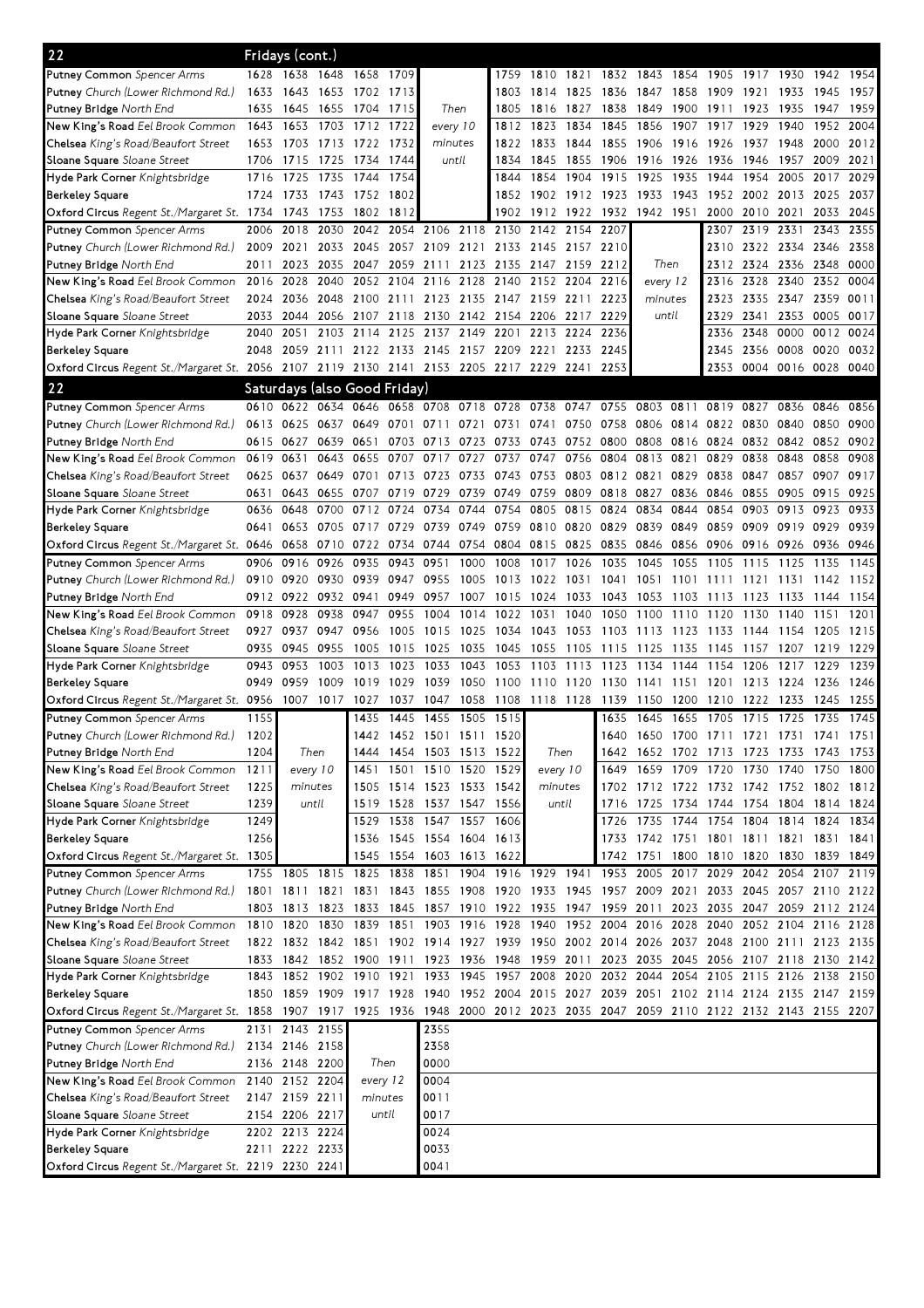| 22                                                   |      | Sundays and other Public Holidays (except Christmas Day) |          |      |                     |                     |           |           |                          |           |                |      |                                                        |      |          |      |           |
|------------------------------------------------------|------|----------------------------------------------------------|----------|------|---------------------|---------------------|-----------|-----------|--------------------------|-----------|----------------|------|--------------------------------------------------------|------|----------|------|-----------|
| <b>Putney Common Spencer Arms</b>                    | 0610 |                                                          |          |      |                     | 0755 0809 0822 0837 |           |           | 0850 0900 0912 0924 0936 |           |                | 0946 | 0958                                                   | 1008 | 1018     | 1028 | 1039      |
| Putney Church (Lower Richmond Rd.)                   | 0613 |                                                          | 0758     |      | 0812 0825           | 0840                | 0853      | 0903      | 0915                     | 0927      | 0939           | 0949 | 1001                                                   | 1011 | 1021     | 1032 | 1043      |
| Putney Bridge North End                              | 0615 | Then                                                     | 0800     |      | 0814 0827           | 0842                | 0855      | 0905      | 0917 0929                |           | 0941           | 0951 | 1003                                                   | 1013 | 1023     | 1034 | 1045      |
| New King's Road Eel Brook Common                     | 0619 | every 15                                                 | 0804     | 0818 | 0832                | 0847                | 0900      | 0910      | 0923                     | 0935      | 0947           | 0957 | 1009                                                   | 1019 | 1029     | 1040 | 1051      |
| Chelsea King's Road/Beaufort Street                  | 0624 | minutes                                                  | 0809     | 0823 | 0838                | 0853                |           | 0906 0916 | 0930                     | 0942 0954 |                | 1005 | 1017                                                   | 1028 | 1039     | 1050 | 1101      |
| Sloane Square Sloane Street                          | 0630 | until                                                    | 0815     | 0829 | 0844                | 0859                |           | 0912 0923 | 0937 0949                |           | 1001           | 1013 | 1025                                                   | 1037 | 1048     | 1059 | 1110      |
| Hyde Park Corner Knightsbridge                       | 0635 |                                                          | 0820     | 0835 | 0850                | 0905                | 0918      | 0930      | 0944                     | 0956      | 1008           | 1020 | 1032                                                   | 1044 | 1055     | 1106 | 1117      |
| <b>Berkeley Square</b>                               | 0640 |                                                          | 0825     | 0840 | 0855                | 0910                | 0924 0936 |           | 0950                     |           | 1002 1014      | 1026 | 1038                                                   | 1050 | 1101     |      | 1112 1124 |
| Oxford Circus Regent St./Margaret St. 0645           |      |                                                          | 0830     | 0845 | 0900                | 0915                |           | 0930 0942 | 0956                     | 1008      | 1020 1032 1044 |      |                                                        | 1056 | 1108     | 1120 | 1132      |
| <b>Putney Common Spencer Arms</b>                    |      | 1048 1058 1106                                           |          |      | 1230                | 1241                |           | 1252 1304 | 1316                     | 1327      |                |      | 1415                                                   | 1427 |          |      | 1615      |
| Putney Church (Lower Richmond Rd.)                   |      | 1052 1102 1111                                           |          |      | 1235                | 1246                | 1257 1309 |           | 1321 1332                |           |                |      | 1420                                                   | 1432 |          |      | 1620      |
| Putney Bridge North End                              | 1054 | 1104 1113                                                | Then     |      | 1237                | 1248                | 1259 1311 |           | 1323                     | 1334      | Then           |      | 1422                                                   | 1434 | Then     |      | 1622      |
| New King's Road Eel Brook Common                     | 1100 | 1110<br>1120                                             | every 12 |      | 1244                | 1255                | 1306      | 1318      | 1330                     | 1341      | every 12       |      | 1429                                                   | 1440 | every 12 |      | 1628      |
| Chelsea King's Road/Beaufort Street                  | 1111 | 1122 1132                                                | minutes  |      | 1256                | 1307                |           | 1318 1330 | 1342 1353                |           | minutes        |      | 1441                                                   | 1452 | minutes  |      | 1640      |
| Sloane Square Sloane Street                          | 1121 | 1132 1143                                                | until    |      | 1307                | 1318                |           | 1330 1342 | 1354 1405                |           | until          |      | 1453                                                   | 1504 | until    |      | 1652      |
| Hyde Park Corner Knightsbridge                       | 1128 | 1140<br>1151                                             |          |      | 1315                | 1327                | 1339      | 1351      | 1403                     | 1415      |                |      | 1503 1514                                              |      |          |      | 1702      |
| <b>Berkeley Square</b>                               | 1136 | 1148 1159                                                |          |      | 1323                | 1335                |           | 1347 1359 | 1411 1423                |           |                |      | 1511 1522                                              |      |          |      | 1710      |
| Oxford Circus Regent St./Margaret St. 1144 1156 1207 |      |                                                          |          |      | 1331                | 1343                | 1355      | 1407      | 1419 1431                |           |                |      | 1519                                                   | 1530 |          |      | 1718      |
| <b>Putney Common</b> Spencer Arms                    | 1627 | 1651<br>1639                                             | 1704     | 1718 | 1731                | 1744                | 1756      | 1808      | 1820                     |           | 1832 1846      | 1859 | 1913                                                   | 1926 | 1940     |      | 1953 2006 |
| Putney Church (Lower Richmond Rd.)                   | 1632 | 1644<br>1656                                             | 1709     | 1722 | 1735                | 1748                | 1800      | 1812      | 1824                     | 1836      | 1850           | 1903 | 1916                                                   | 1929 | 1943     | 1956 | 2008      |
| Putney Bridge North End                              | 1634 | 1658<br>1646                                             | 1711     | 1724 | 1737                | 1750                |           | 1802 1814 | 1826                     | 1838      | 1852           | 1905 | 1918                                                   | 1931 | 1945     | 1958 | 2010      |
| New King's Road Eel Brook Common                     | 1640 | 1652<br>1704                                             | 1717     | 1730 | 1743                | 1756                | 1808      | 1820      | 1832                     | 1844      | 1858           | 1911 | 1923                                                   | 1936 | 1950     | 2003 | 2014      |
| Chelsea King's Road/Beaufort Street                  | 1652 | 1704<br>1716                                             | 1729     | 1742 | 1754                | 1806                | 1818      | 1830      | 1842                     | 1854      | 1907           | 1919 | 1931                                                   | 1944 | 1957     | 2009 | 2020      |
| Sloane Square Sloane Street                          | 1704 | 1716<br>1727                                             | 1739     | 1751 | 1803                | 1815                | 1827      | 1839      | 1851                     | 1903      | 1915           | 1927 | 1939                                                   | 1951 | 2003     | 2015 | 2026      |
| Hyde Park Corner Knightsbridge                       | 1714 | 1726<br>1737                                             | 1749     | 1800 | 1812                | 1824                | 1836      | 1848      | 1900                     | 1911      | 1922           | 1934 | 1946                                                   | 1958 | 2010     | 2021 | 2032      |
| <b>Berkeley Square</b>                               | 1721 | 1733<br>1744                                             | 1756     | 1807 | 1819                | 1831                | 1843      | 1855      | 1907                     | 1917      | 1928           | 1940 | 1952                                                   | 2004 | 2016     | 2027 | 2038      |
| Oxford Circus Regent St./Margaret St. 1729           |      | 1741 1752 1804                                           |          | 1815 | 1827                | 1839                |           |           |                          |           |                |      | 1851 1903 1915 1925 1935 1946 1958 2010 2022 2033 2044 |      |          |      |           |
| <b>Putney Common</b> Spencer Arms                    | 2018 |                                                          | 2154     | 2206 | 2219                | 2231                |           |           | 2355                     |           |                |      |                                                        |      |          |      |           |
| Putney Church (Lower Richmond Rd.)                   | 2020 |                                                          | 2156     |      | 2208 2221           | 2233                |           |           | 2357                     |           |                |      |                                                        |      |          |      |           |
| Putney Bridge North End                              | 2022 | Then                                                     | 2158     |      | 2210 2223           | 2235                | Then      |           | 2359                     |           |                |      |                                                        |      |          |      |           |
| New King's Road Eel Brook Common                     | 2026 | every 12                                                 | 2202     |      | 2214 2227           | 2239                | every 12  |           | 0003                     |           |                |      |                                                        |      |          |      |           |
| Chelsea King's Road/Beaufort Street                  | 2032 | minutes                                                  | 2208     |      | 2220 2233           | 2244                | minutes   |           | 0008                     |           |                |      |                                                        |      |          |      |           |
| Sloane Square Sloane Street                          | 2038 | until                                                    | 2214     |      | 2226 2238           | 2249                |           | until     | 0013                     |           |                |      |                                                        |      |          |      |           |
| Hyde Park Corner Knightsbridge                       | 2044 |                                                          | 2220     |      | 2232 2243           | 2254                |           |           | 0018                     |           |                |      |                                                        |      |          |      |           |
| <b>Berkeley Square</b>                               | 2050 |                                                          | 2226     |      | 2237 2248           | 2259                |           |           | 0023                     |           |                |      |                                                        |      |          |      |           |
| Oxford Circus Regent St./Margaret St. 2056           |      |                                                          |          |      | 2232 2243 2254 2305 |                     |           |           | 0029                     |           |                |      |                                                        |      |          |      |           |

Operated by London General **Exercise Structure** www.londonbusroutes.net **18.9.21**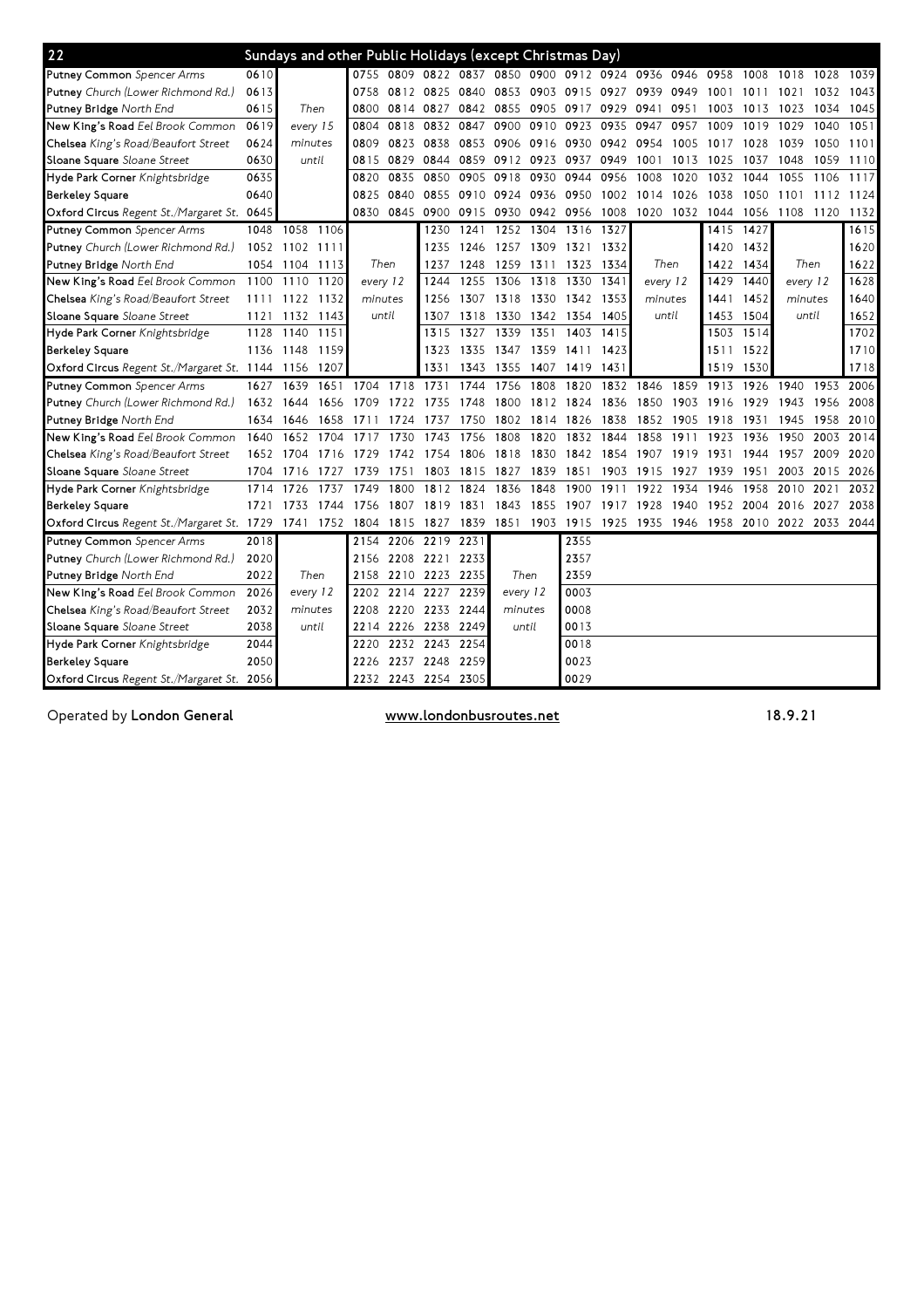## 22 Oxford Circus – Chelsea – Putney Common

| 22                                                                                                |      | <b>Mondays to Thursdays</b>                                                                                                |           |           |           |           |           |           |           |                |           |                 |               |      |      |                               |      |      |
|---------------------------------------------------------------------------------------------------|------|----------------------------------------------------------------------------------------------------------------------------|-----------|-----------|-----------|-----------|-----------|-----------|-----------|----------------|-----------|-----------------|---------------|------|------|-------------------------------|------|------|
| Oxford Circus Regent St./Margaret St. 0535                                                        |      |                                                                                                                            | 0545 0555 |           | 0603 0611 |           | 0618 0626 |           | 0633 0641 | 0649           | 0657      | 0705            | 0715          | 0724 | 0733 | 0742                          | 0752 | 0801 |
| <b>Berkeley Square</b>                                                                            | 0539 | 0549                                                                                                                       | 0559      | 0607      |           | 0615 0622 | 0631      | 0638 0646 |           | 0654           | 0703      | 0711            | 0721          | 0730 | 0739 | 0749                          | 0759 | 0808 |
| Hyde Park Corner Knightsbridge                                                                    | 0544 | 0554                                                                                                                       | 0604      | 0612      | 0620      | 0628      | 0638      | 0645 0653 |           | 0701           | 0710      | 0718            | 0728          | 0737 | 0747 | 0757                          | 0807 | 0817 |
| Sloane Square Sloane Street                                                                       | 0548 | 0558                                                                                                                       | 0608      | 0616      | 0624      | 0633      | 0643      | 0650      | 0658      | 0707           | 0717      | 0725            | 0735          | 0744 | 0754 | 0804                          | 0814 | 0824 |
| Chelsea King's Road/Beaufort Street                                                               | 0554 | 0604                                                                                                                       | 0614      | 0622 0631 |           | 0641      | 0651      | 0700 0708 |           | 0718           | 0728      | 0737            | 0747          | 0757 | 0807 | 0817                          | 0827 | 0837 |
| New King's Road Eel Brook Common                                                                  | 0600 | 0610                                                                                                                       | 0620      | 0628      | 0638      | 0648      | 0658      | 0707      | 0715      | 0725           | 0735      | 0745            | 0755          | 0805 | 0815 | 0825                          | 0835 | 0845 |
| Putney Bridge North End                                                                           | 0606 | 0616                                                                                                                       | 0626      | 0635      | 0645      | 0655      | 0705      | 0716      | 0726      | 0736           | 0744      | 0753            | 0803          | 0813 | 0823 | 0832                          | 0842 | 0852 |
| <b>Putney</b> Church (Lower Richmond Rd.)                                                         | 0607 | 0617                                                                                                                       | 0627      | 0637      | 0647      | 0657      | 0707      | 0718      | 0728      | 0738           | 0746      | 0755            | 0805          | 0815 | 0825 | 0834                          | 0844 | 0854 |
| <b>Putney Common</b> Spencer Arms                                                                 | 0610 | 0620                                                                                                                       | 0630      | 0640      |           | 0650 0700 | 0710      | 0721      | 0731      | 0741           | 0749      | 0758            | 0808          | 0818 | 0828 | 0837                          | 0847 | 0857 |
| Oxford Circus Regent St./Margaret St. 0810                                                        |      | 0820                                                                                                                       | 0830      | 0840      |           |           | 0950      | 0959      | 1007      | 1016           | 1025      | 1035            | 1045          | 1055 | 1104 | 1113                          | 1123 | 1133 |
| <b>Berkeley Square</b>                                                                            | 0818 | 0828                                                                                                                       | 0838      | 0849      |           |           | 0959      | 1008      | 1016      | 1025           | 1034      | 1044            | 1054          | 1104 | 1113 | 1122                          | 1132 | 1142 |
| Hyde Park Corner Knightsbridge                                                                    | 0827 | 0837                                                                                                                       | 0847      | 0858      |           | Then      | 1008      | 1017      | 1025      | 1034           | 1043      | 1053            | 1103          | 1113 | 1122 | 1131                          | 1141 | 1151 |
| Sloane Square Sloane Street                                                                       | 0834 | 0844                                                                                                                       | 0854      | 0905      |           | every 10  | 1015      | 1024      | 1032      | 1041           | 1051      | 1101            | 1111          | 1121 | 1130 | 1139                          | 1149 | 1159 |
| Chelsea King's Road/Beaufort Street                                                               | 0847 | 0857                                                                                                                       | 0907      | 0918      |           | minutes   | 1028      | 1038      | 1047      | 1057           | 1107      | 1117            | 1127          | 1137 | 1146 | 1155                          | 1205 | 1215 |
| New King's Road Eel Brook Common                                                                  | 0855 | 0905                                                                                                                       | 0915      | 0926      |           | until     | 1036      | 1046      | 1056      | 1106           | 1116      | 1126            | 1136          | 1146 | 1155 | 1204                          | 1214 | 1224 |
| Putney Bridge North End                                                                           | 0902 | 0912                                                                                                                       | 0922      | 0933      |           |           | 1043      | 1054      | 1104      | 1114           | 1124      | 1134            | 1144          | 1154 | 1204 | 1214                          | 1224 | 1234 |
| <b>Putney</b> Church (Lower Richmond Rd.)                                                         | 0904 |                                                                                                                            | 0914 0924 | 0935      |           |           | 1045      | 1056      | 1106      | 1116           | 1126      | 1136            | 1146          | 1156 | 1206 | 1216                          | 1226 | 1236 |
| <b>Putney Common</b> Spencer Arms                                                                 | 0907 | 0917 0927                                                                                                                  |           | 0938      |           |           | 1048      | 1059      | 1109      | 1119           | 1129      | 1139            | 1149          | 1159 | 1209 | 1219                          | 1229 | 1239 |
| Oxford Circus Regent St./Margaret St.                                                             | 1143 |                                                                                                                            |           | 1253      | 1302      | 1312      | 1322      | 1332      | 1342      | 1352           | 1402      | 1412            | 1422          | 1431 | 1440 | 1450                          | 1501 | 1511 |
| <b>Berkeley Square</b>                                                                            | 1152 |                                                                                                                            |           | 1302      | 1311      | 1321      | 1331      | 1341      | 1351      | 1401           | 1411      | 1421            | 1431          | 1440 | 1449 | 1459                          | 1509 | 1519 |
| Hyde Park Corner Knightsbridge                                                                    | 1201 |                                                                                                                            | Then      | 1311      | 1320      | 1330      | 1340      | 1350      | 1400      | 1410           | 1420      | 1430            | 1440          | 1449 | 1458 | 1508                          | 1518 | 1528 |
| Sloane Square Sloane Street                                                                       | 1209 | every 10                                                                                                                   |           | 1319      | 1328      | 1338      | 1348      | 1358      | 1408      | 1419           | 1429      | 1439            | 1449          | 1458 | 1507 | 1517                          | 1527 | 1537 |
| Chelsea King's Road/Beaufort Street                                                               | 1225 | minutes                                                                                                                    |           | 1335      | 1344      | 1354      | 1404      | 1414      | 1424      | 1435           | 1445      | 1456            | 1506          | 1515 | 1525 | 1535                          | 1545 | 1555 |
| New King's Road Eel Brook Common                                                                  | 1234 |                                                                                                                            | until     | 1344      | 1353      | 1403      | 1414      | 1424      | 1434      | 1445           | 1455      | 1506            | 1516          | 1526 | 1536 | 1546                          | 1556 | 1606 |
| Putney Bridge North End                                                                           | 1244 |                                                                                                                            |           | 1354      | 1404      | 1415      | 1426      | 1436      | 1446      | 1458           | 1509      | 1520            | 1530          | 1540 | 1550 | 1600                          | 1610 | 1620 |
| Putney Church (Lower Richmond Rd.)                                                                | 1246 |                                                                                                                            |           | 1356      | 1407      | 1418      | 1429      | 1439      | 1449      | 1501           | 1512 1523 |                 | 1533          | 1543 | 1553 | 1603                          | 1613 | 1623 |
|                                                                                                   |      |                                                                                                                            |           |           |           |           |           |           |           | 1504           | 1515      |                 |               |      |      |                               | 1616 | 1626 |
| <b>Putney Common</b> Spencer Arms                                                                 | 1249 |                                                                                                                            |           | 1359      | 1410      | 1421      | 1432      | 1442      | 1452      |                |           | 1526            | -1536         | 1546 | 1556 | 1606                          |      |      |
| Oxford Circus Regent St./Margaret St. 1521                                                        |      | 1531                                                                                                                       | 1541      | 1551      | 1601      | 1611      | 1621      | 1631      | 1641      | 1651           | 170       | 17 <sup>1</sup> | $172^{\circ}$ | 1731 | 1741 | 1751                          | 1801 | 1811 |
| <b>Berkeley Square</b>                                                                            | 1529 | 1539                                                                                                                       | 1549      | 1559      | 1609      | 1619      | 1629      | 1639      | 1649      | 1659           |           | 19              |               | 1739 | 1749 | 1759                          | 1808 | 1818 |
| Hyde Park Corner Knightsbridge                                                                    | 1538 | 1548                                                                                                                       | 1558      | 1608      | 1618      | 1628      | 1638      | 1648      | 1658      | 1708           | 1718      | 1728            | 1738          | 1748 | 1758 | 1808                          | 1817 | 1827 |
| Sloane Square Sloane Street                                                                       | 1547 | 1557                                                                                                                       | 1607      | 1617      | 1627      | 1637      | 1647      | 1657      | 1707      | 1717           | 1727      | 1737            | 1747          | 1757 | 1807 | 1817                          | 1826 | 1836 |
| Chelsea King's Road/Beaufort Street                                                               | 1605 | 1615                                                                                                                       | 1625      | 1635      | 1645      | 1655      | 1704      | 1713      | 1722      | 1732           | 1742      | 1752            | 1802          | 1811 | 1820 | 1830                          | 1839 | 1849 |
| New King's Road Eel Brook Common                                                                  | 1616 | 1626                                                                                                                       | 1636      | 1646      | 1656      | 1706      | 1715      | 1724      | 1733      | 1743           | 1753      | 1803            | 1813          | 1822 | 1831 | 1841                          | 1850 | 1900 |
| Putney Bridge North End                                                                           | 1630 | 1640                                                                                                                       | 1650      | 1700      | 1710      | 1719      | 1728      | 1737      | 1746      | 1756           | 1806      | 1815            | 1824          | 1833 | 1842 | 1852                          | 1901 | 1911 |
| Putney Church (Lower Richmond Rd.)                                                                | 1633 | 1643                                                                                                                       | 1653      | 1703      | 1713      | 1722      | 1731      | 1740      | 1749      | 1759           | 1809      | 1818            | 1827          | 1836 | 1845 | 1855                          | 1903 | 1913 |
| <b>Putney Common</b> Spencer Arms                                                                 | 1636 | 1646                                                                                                                       | 1656      | 1706      | 1716      | 1725      | 1734      | 1743      | 1752      | 1802           | 1812      | 1821            | 1830          | 1839 | 1848 | 1858                          | 1906 | 1916 |
| Oxford Circus Regent St./Margaret St. 1821                                                        |      | 1831                                                                                                                       | 1841      | 1851      | 1901      | 1911      | 1921      | 1931      | 1943      | 1955           | 2007      | 2019            | 2031          | 2043 | 2055 | 2107                          | 2119 | 2131 |
| <b>Berkeley Square</b>                                                                            | 1828 | 1838                                                                                                                       | 1848      | 1858      | 1907      | 19        | 19<br>26  | 1936      | 1948      | 2000           | 2012      | 2024            | 2036          | 2048 | 2100 | 211                           | 2123 | 2135 |
| Hyde Park Corner Knightsbridge                                                                    | 1837 | 1847                                                                                                                       | 1857      | 1907      | 1915 1924 |           | 1933      | 1943 1955 |           | 2007 2019 2031 |           |                 |               |      |      | 2043 2055 2107 2119 2130 2142 |      |      |
| Sloane Square Sloane Street                                                                       |      | 1846 1856 1906 1915 1923 1932 1941 1951 2003 2014 2026 2038 2050 2102 2114 2126 2137 2149                                  |           |           |           |           |           |           |           |                |           |                 |               |      |      |                               |      |      |
| Chelsea King's Road/Beaufort Street                                                               |      | 1859 1909 1918 1927 1935 1944 1952 2002 2013 2024 2036 2047 2059 2110 2122 2134 2145 2157                                  |           |           |           |           |           |           |           |                |           |                 |               |      |      |                               |      |      |
| New King's Road Eel Brook Common                                                                  |      | 1909 1918 1927 1936 1944 1953 2001 2011 2022 2033 2044 2055 2107 2118 2130 2142 2153 2205                                  |           |           |           |           |           |           |           |                |           |                 |               |      |      |                               |      |      |
| Putney Bridge North End                                                                           |      | 1920 1929 1938 1947 1954 2002 2010 2020 2031 2042 2053 2103 2114 2124 2136 2148 2159 2211                                  |           |           |           |           |           |           |           |                |           |                 |               |      |      |                               |      |      |
| <b>Putney</b> Church (Lower Richmond Rd.)                                                         |      | 1922 1931 1940 1949 1956 2004 2012 2022 2033 2044 2055 2105 2116 2126 2138 2150 2201 2213                                  |           |           |           |           |           |           |           |                |           |                 |               |      |      |                               |      |      |
| <b>Putney Common</b> Spencer Arms                                                                 |      | 1925 1934 1943 1952 1959 2007 2015 2025 2036 2047 2058 2108 2119 2129 2141 2153 2204 2216                                  |           |           |           |           |           |           |           |                |           |                 |               |      |      |                               |      |      |
| Oxford Circus Regent St./Margaret St. 2143 2155 2207 2219 2231 2243 2255 2307 2319 2331 2343 2355 |      |                                                                                                                            |           |           |           |           |           |           |           |                |           |                 |               |      |      |                               |      |      |
| <b>Berkeley Square</b>                                                                            |      | 2147 2159 2211 2223 2235 2247 2259 2310 2322 2334 2346 2358                                                                |           |           |           |           |           |           |           |                |           |                 |               |      |      |                               |      |      |
| Hyde Park Corner Knightsbridge                                                                    |      | 2154 2206 2218 2230 2242 2254 2306 2317 2329 2341 2353 0005                                                                |           |           |           |           |           |           |           |                |           |                 |               |      |      |                               |      |      |
| Sloane Square Sloane Street                                                                       |      | 2201 2213 2225 2237 2249 2301 2312 2323 2335 2347 2359 0011                                                                |           |           |           |           |           |           |           |                |           |                 |               |      |      |                               |      |      |
| Chelsea King's Road/Beaufort Street                                                               |      | 2209 2221 2233 2245 2257 2308 2319 2330 2342 2354 0006 0018                                                                |           |           |           |           |           |           |           |                |           |                 |               |      |      |                               |      |      |
| New King's Road Eel Brook Common                                                                  |      | 2217 2229 2241 2253 2305 2316 2327 2338 2350 0002 0014 0026                                                                |           |           |           |           |           |           |           |                |           |                 |               |      |      |                               |      |      |
| Putney Bridge North End                                                                           |      | 2223 2235 2247 2259 2311 2322 2333 2344 2356 0008 0020 0032                                                                |           |           |           |           |           |           |           |                |           |                 |               |      |      |                               |      |      |
| Putney Church (Lower Richmond Rd.)<br><b>Putney Common</b> Spencer Arms                           |      | 2225 2237 2249 2301 2313 2324 2335 2346 2358 0010 0022 0034<br>2228 2240 2252 2304 2316 2327 2338 2349 0001 0013 0025 0037 |           |           |           |           |           |           |           |                |           |                 |               |      |      |                               |      |      |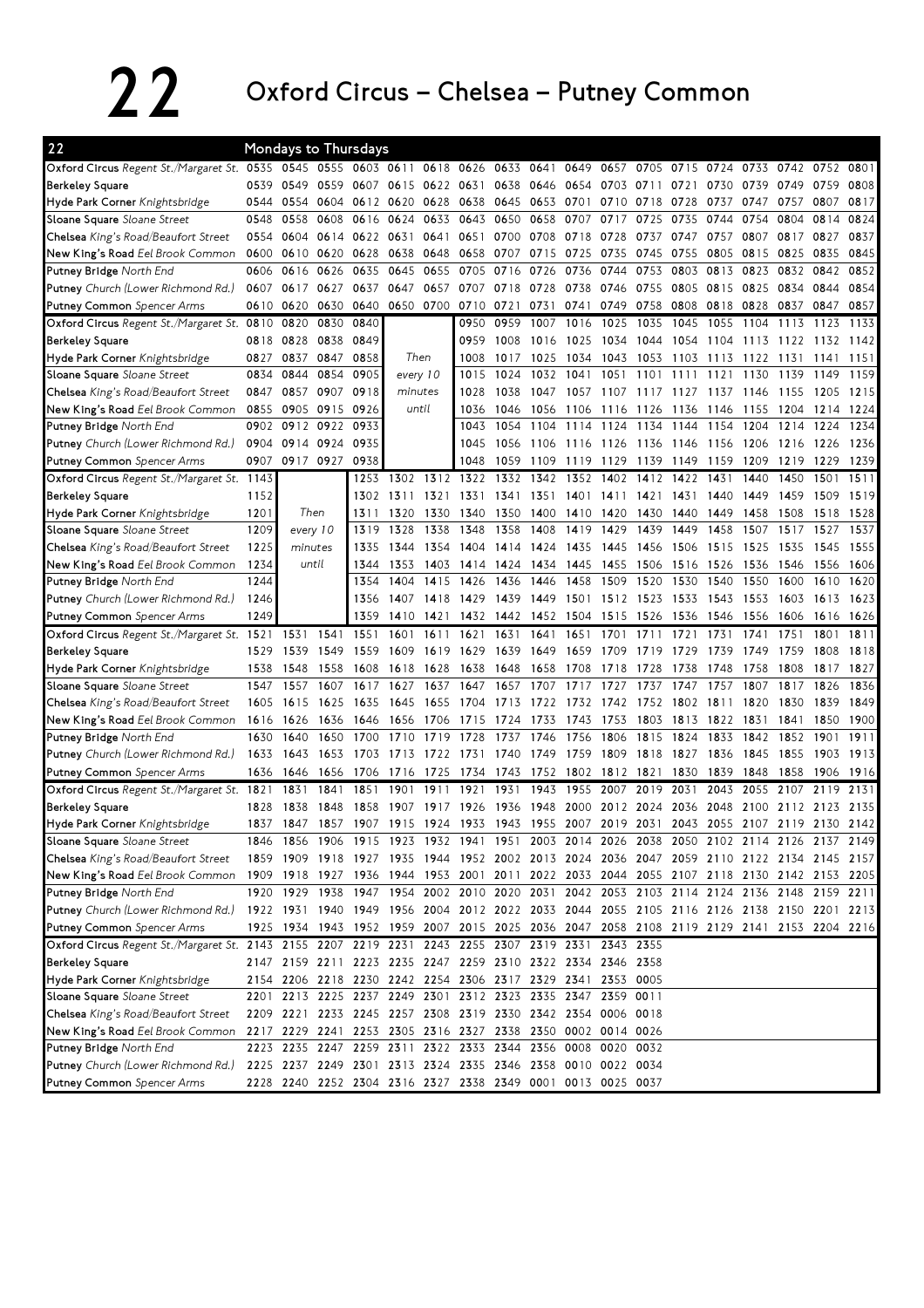| 22                                                                                                                              | Fridays |           |                     |                                    |          |           |           |           |           |      |                               |           |                                                                                      |           |           |       |                                                                                           |           |
|---------------------------------------------------------------------------------------------------------------------------------|---------|-----------|---------------------|------------------------------------|----------|-----------|-----------|-----------|-----------|------|-------------------------------|-----------|--------------------------------------------------------------------------------------|-----------|-----------|-------|-------------------------------------------------------------------------------------------|-----------|
| Oxford Circus Regent St./Margaret St. 0535                                                                                      |         | 0545      | 0555                | 0603                               | 0611     |           | 0618 0626 | 0633 0641 |           | 0649 | 0657                          | 0705      | 0715                                                                                 | 0724      | 0733      | 0742  | 0752                                                                                      | 0801      |
| <b>Berkeley Square</b>                                                                                                          | 0539    | 0549      | 0559 0607           |                                    | 0615     | 0622 0631 |           |           | 0638 0646 | 0654 | 0703                          | 0711      | 0721                                                                                 | 0730      | 0739      | 0749  | 0759                                                                                      | 0808      |
| Hyde Park Corner Knightsbridge                                                                                                  | 0544    | 0554      |                     | 0604 0612 0620                     |          | 0628 0638 |           | 0645      | 0653      | 0701 | 0710                          | 0718      | 0728                                                                                 | 0737      | 0747      | 0757  | 0807                                                                                      | 0817      |
| Sloane Square Sloane Street                                                                                                     | 0548    | 0558      | 0608                | 0616                               | 0624     | 0633      | 0643      | 0650      | 0658      | 0707 | 0717                          | 0725      | 0735                                                                                 | 0744      | 0754      | 0804  | 0814                                                                                      | 0824      |
| Chelsea King's Road/Beaufort Street                                                                                             | 0554    | 0604      |                     | 0614 0622                          | 0631     | 0641      | 0651      | 0700      | 0708      | 0718 | 0728                          | 0737      | 0747                                                                                 | 0757      | 0807      | 0817  | 0827                                                                                      | 0837      |
| New King's Road Eel Brook Common                                                                                                | 0600    | 0610      | 0620                | 0628                               | 0638     | 0648      | 0658      | 0707      | 0715      | 0725 | 0735                          | 0745      | 0755                                                                                 | 0805      | 0815      | 0825  | 0835                                                                                      | 0845      |
| Putney Bridge North End                                                                                                         | 0606    | 0616      | 0626                | 0635                               | 0645     | 0655      | 0705      | 0716      | 0726      | 0736 | 0744                          | 0753      | 0803                                                                                 | 0813      | 0823      | 0832  | 0842                                                                                      | 0852      |
| Putney Church (Lower Richmond Rd.)                                                                                              | 0607    | 0617      | 0627                | 0637                               | 0647     | 0657      | 0707      | 0718      | 0728      | 0738 | 0746                          | 0755      | 0805                                                                                 | 0815      | 0825      | 0834  | 0844                                                                                      | 0854      |
| <b>Putney Common</b> Spencer Arms                                                                                               | 0610    | 0620      | 0630                | 0640                               | 0650     | 0700      | 0710      | 0721      | 0731      | 0741 | 0749                          | 0758      | 0808                                                                                 | 0818      | 0828      | 0837  | 0847                                                                                      | 0857      |
| Oxford Circus Regent St./Margaret St. 0810                                                                                      |         | 0820      | 0830                | 0840                               |          |           | 0950      | 0959      | 1007      | 1016 | 1025                          | 1035      | 1045                                                                                 | 1055      | 1104      | 1113  |                                                                                           | 1253      |
| <b>Berkeley Square</b>                                                                                                          | 0818    | 0828      | 0838 0849           |                                    |          |           | 0959      | 1008      | 1016      | 1025 | 1034                          | 1044      | 1054                                                                                 | 1104      | 1113      | 1122  |                                                                                           | 1302      |
| Hyde Park Corner Knightsbridge                                                                                                  | 0827    | 0837      | 0847                | 0858                               |          | Then      | 1008      | 1017      | 1025      | 1034 | 1043                          | 1053      | 1103                                                                                 | 1113      | 1122      | 1131  | Then                                                                                      | 1311      |
| Sloane Square Sloane Street                                                                                                     | 0834    | 0844      | 0854                | 0905                               | every 10 |           | 1015      | 1024      | 1032      | 1041 | 1051                          | 1101      | 1111                                                                                 | 1121      | 1130      | 1139  | every                                                                                     | 1319      |
| Chelsea King's Road/Beaufort Street                                                                                             | 0847    | 0857      | 0907                | 0918                               | minutes  |           | 1028      | 1038      | 1047      | 1057 | 1107                          | 1117      | 1127                                                                                 | 1137      | 1146      | 1155  | 10                                                                                        | 1335      |
| New King's Road Eel Brook Common                                                                                                | 0855    | 0905      | 0915                | 0926                               | until    |           | 1036      | 1046      | 1056      | 1106 | 1116                          | 1126      | 1136                                                                                 | 1146      | 1155      | 12041 | mins                                                                                      | 1344      |
| Putney Bridge North End                                                                                                         | 0902    | 0912      | 0922                | 0933                               |          |           | 1043      | 1054      | 1104      | 1114 | 1124                          | 1134      | 1144                                                                                 | 1154      | 1204      | 1214  | until                                                                                     | 1354      |
| Putney Church (Lower Richmond Rd.)                                                                                              | 0904    |           | 0914 0924 0935      |                                    |          |           | 1045      | 1056      | 1106      | 1116 | 1126 1136 1146                |           |                                                                                      | 1156      | 1206      | 1216  |                                                                                           | 1356      |
| <b>Putney Common</b> Spencer Arms                                                                                               | 0907    | 0917      | 0927                | 0938                               |          |           | 1048      | 1059      | 1109      | 1119 | 1129                          | 1139 1149 |                                                                                      | 1159 1209 |           | 1219  |                                                                                           | 1359      |
| Oxford Circus Regent St./Margaret St. 1302                                                                                      |         | 1312      | 1322                | 1332                               | 1342     | 1352      | 1402      | 1412      | 1422      | 1431 | 1440                          | 1450      | 1501                                                                                 |           |           | 1601  | 1611 1621                                                                                 |           |
| <b>Berkeley Square</b>                                                                                                          | 1311    | 1321      | 1331                | 1341                               | 1351     | 1401      | 1411      | 1421      | 1431      | 1440 | 1449                          | 1459      | 1509                                                                                 |           |           | 1609  | 1619                                                                                      | 1629      |
| Hyde Park Corner Knightsbridge                                                                                                  | 1320    | 1330      | 1340                | 1350                               | 1400     | 1410      | 1420      | 1430      | 1440      | 1449 | 1458                          | 1508      | 1518                                                                                 |           | Then      | 1618  | 1628                                                                                      | 1638      |
| Sloane Square Sloane Street                                                                                                     | 1328    | 1338      | 1348                | 1358                               | 1408     | 1419      | 1429      | 1439      | 1449      | 1458 | 1507                          | 1517      | 1527                                                                                 | every 10  |           | 1627  | 1637                                                                                      | 1647      |
| Chelsea King's Road/Beaufort Street                                                                                             | 1344    | 1354      | 1404                | 1414                               | 1424     | 1435      | 1445      | 1456      | 1506      | 1515 | 1525                          | 1535      | 1545                                                                                 | minutes   |           | 1645  | 1655                                                                                      | 1704      |
| New King's Road Eel Brook Common                                                                                                | 1353    | 1403      | 1414                | 1424                               | 1434     | 1445      | 1455      | 1506      | 1516      | 1526 | 1536                          | 1546      | 1556                                                                                 |           | until     | 1656  |                                                                                           | 1706 1715 |
| Putney Bridge North End                                                                                                         | 1404    | 1415      | 1426                | 1436                               | 1446     | 1458      | 1509      | 1520      | 1530      | 1540 | 1550                          | 1600      | 1610                                                                                 |           |           | 1710  | 1719                                                                                      | 1728      |
| Putney Church (Lower Richmond Rd.)                                                                                              | 1407    | 1418      | 1429                | 1439                               | 1449     | 1501      | 1512      | 1523      | 1533      | 1543 | 1553                          | 1603      | 1613                                                                                 |           |           | 1713  | 1722 1731                                                                                 |           |
| Putney Common Spencer Arms                                                                                                      | 1410    | 1421      | 1432                | 1442                               | 1452     | 1504      | 1515      | 1526      | -1536     | 1546 | 1556                          | 1606      | 1616                                                                                 |           |           | 1716  | 1725                                                                                      | 1734      |
| Oxford Circus Regent St./Margaret St. 1631                                                                                      |         | 1641      | 1651                | 1701                               | 1711     | 1721      | 1731      | 1741      | 1751      | 1801 | 1811                          | 1821      | 1831                                                                                 | 1841      | 1851      | 1901  | 1911                                                                                      | 1921      |
| <b>Berkeley Square</b>                                                                                                          | 1639    | 1649      | 1659                | 1709                               | 1719     | 1729      | 1739      | 1749      | 1759      | 1808 | 1818                          | 1828      | 1838                                                                                 | 1848      | 1858      | 1909  | 1918                                                                                      | 1927      |
| Hyde Park Corner Knightsbridge                                                                                                  | 1648    | 1658      | 1708                | 1718                               | 1728     | 1738      | 1748      | 1758      | 1808      | 1817 | 1827                          | 1837      | 1847                                                                                 | 1857      | 1907      | 1918  | 1926                                                                                      | 1934      |
| Sloane Square Sloane Street                                                                                                     | 1657    | 1707      | 1717                | 1727                               | 1737     | 1747      | 1757      | 1807      | 1817      | 1826 | 1836                          | 1846      | 1856                                                                                 | 1906      | 1915      | 1926  | 1934                                                                                      | 1942      |
| Chelsea King's Road/Beaufort Street                                                                                             | 1713    | 1722      | 1732                | 1742                               |          | 1752 1802 | 1811      | 1820      | 1830      | 1839 | 1849                          | 1859      | 1909                                                                                 | 1918      | 1927      | 1938  | 1945                                                                                      | 1953      |
| New King's Road Eel Brook Common                                                                                                | 1724    | 1733      | 1743                | 1753                               | 1803     | 1813      | 1822      | 1831      | 1841      | 1850 | 1900                          | 1909      | 1918                                                                                 | 1927      | 1936      | 1947  | 1954                                                                                      | 2002      |
| Putney Bridge North End                                                                                                         | 1737    | 1746      | 1756                | 1806                               | 1815     | 1824      | 1833      | 1842      | 1852      | 1901 | 1911                          | 1920      | 19<br>29                                                                             | 1938      | 1947      | 1957  | 2003                                                                                      | 2011      |
| <b>Putney</b> Church (Lower Richmond Rd.)                                                                                       | 1740    | 1749      | 1759                | 1809                               | 1818     | 1827      | 1836      | 1845      | 1855      | 1903 | 1913                          | 1922      | 1931                                                                                 | 1940      | 1949      | 1959  | 2005                                                                                      | 2013      |
| Putney Common Spencer Arms                                                                                                      | 1743    | 1752      | 1802                | 1812                               | 1821     | 1830      | 1839      | 1848      | 1858      | 1906 | 1916                          | 1925      | 1934                                                                                 | 1943      | 1952      | 2002  | 2008                                                                                      | 2016      |
| Oxford Circus Regent St./Margaret St. 1931                                                                                      |         | 1943      | 1955                | 2007                               | 2019     | 2031      | 2043      |           |           | 2231 | 2243                          | 2255      |                                                                                      |           | 2355      |       |                                                                                           |           |
| <b>Berkeley Square</b>                                                                                                          | 1937    | 1949      | 2001                | 2013                               | 2025     | 2037      | 2049      |           |           | 2237 | 2249 2301                     |           |                                                                                      |           | 0001      |       |                                                                                           |           |
| Hyde Park Corner Knightsbridge                                                                                                  | 1944    |           |                     | 1956 2008 2020 2032 2044 2056      |          |           |           | Then      |           |      | 2244 2256 2308                |           | Then                                                                                 |           | 0008      |       |                                                                                           |           |
| <b>Sloane Square</b> Sloane Street                                                                                              | 1952    |           |                     | 2004 2015 2027 2039 2051 2103      |          |           |           | every 12  |           |      | 2251 2303 2314                |           | every 12                                                                             |           | 0014      |       |                                                                                           |           |
| Chelsea King's Road/Beaufort Street                                                                                             |         |           |                     | 2003 2014 2025 2037 2048 2100 2111 |          |           |           | minutes   |           |      | 2259 2310 2321                |           | minutes                                                                              |           | 0021      |       |                                                                                           |           |
| New King's Road Eel Brook Common                                                                                                |         |           |                     | 2012 2023 2034 2045 2056 2108 2119 |          |           |           |           | until     |      | 2307 2318 2329                |           |                                                                                      | until     | 0029      |       |                                                                                           |           |
| Putney Bridge North End                                                                                                         |         | 2021 2032 |                     | 2043 2054 2104 2115 2125           |          |           |           |           |           |      | 2313 2324 2335                |           |                                                                                      |           | 0035      |       |                                                                                           |           |
| Putney Church (Lower Richmond Rd.)                                                                                              |         |           |                     | 2023 2034 2045 2056 2106 2117 2127 |          |           |           |           |           |      | 2315 2326 2337                |           |                                                                                      |           | 0037      |       |                                                                                           |           |
| <b>Putney Common</b> Spencer Arms                                                                                               |         |           |                     | 2026 2037 2048 2059 2109 2120 2130 |          |           |           |           |           |      | 2318 2329 2340                |           |                                                                                      |           | 0040      |       |                                                                                           |           |
| 22                                                                                                                              |         |           |                     | Saturdays (also Good Friday)       |          |           |           |           |           |      |                               |           |                                                                                      |           |           |       |                                                                                           |           |
| Oxford Circus Regent St./Margaret St. 0535 0547 0559 0611 0622 0634 0646 0658 0710 0720 0730 0740 0748 0756 0806 0816 0825 0834 |         |           |                     |                                    |          |           |           |           |           |      |                               |           |                                                                                      |           |           |       |                                                                                           |           |
| <b>Berkeley Square</b>                                                                                                          |         |           |                     |                                    |          |           |           |           |           |      |                               |           |                                                                                      |           |           |       | 0539 0551 0603 0615 0626 0638 0650 0702 0714 0724 0734 0744 0752 0800 0810 0820 0829 0838 |           |
| Hyde Park Corner Knightsbridge                                                                                                  |         |           |                     |                                    |          |           |           |           |           |      |                               |           |                                                                                      |           |           |       | 0544 0556 0608 0620 0631 0643 0655 0707 0719 0729 0739 0749 0757 0805 0815 0825 0834      | 0843      |
| Sloane Square Sloane Street                                                                                                     | 0548    | 0600      | 0612 0624           |                                    |          |           |           |           |           |      |                               |           | 0635 0647 0659 0711 0723 0733 0743 0753 0801 0809 0819 0829                          |           |           |       | 0838                                                                                      | 0847      |
| Chelsea King's Road/Beaufort Street                                                                                             |         |           |                     |                                    |          |           |           |           |           |      |                               |           | 0553 0605 0617 0629 0641 0653 0705 0717 0729 0739 0749 0759 0807 0816 0826 0836 0846 |           |           |       |                                                                                           | 0855      |
| New King's Road Eel Brook Common                                                                                                |         |           |                     |                                    |          |           |           |           |           |      |                               |           | 0558 0610 0622 0635 0647 0659 0711 0723 0735 0745 0755 0805 0813 0823 0833 0843 0853 |           |           |       |                                                                                           | 0902      |
| Putney Bridge North End                                                                                                         |         |           |                     |                                    |          |           |           |           |           |      |                               |           | 0602 0614 0626 0639 0651 0703 0715 0727 0739 0749 0759 0809 0818 0828                |           | 0839 0849 |       | 0859                                                                                      | 0908      |
| Putney Church (Lower Richmond Rd.)                                                                                              |         |           |                     |                                    |          |           |           |           |           |      |                               |           | 0603 0615 0627 0640 0652 0704 0716 0728 0740 0750 0800 0810 0820 0830 0841 0851      |           |           |       | 0901                                                                                      | 0911      |
| Putney Common Spencer Arms                                                                                                      |         |           |                     |                                    |          |           |           |           |           |      |                               |           |                                                                                      |           |           |       | 0605 0617 0629 0642 0654 0706 0718 0730 0742 0752 0802 0813 0823 0833 0844 0854 0904 0914 |           |
| Oxford Circus Regent St./Margaret St. 0843 0852 0900 0910 0919 0928 0936                                                        |         |           |                     |                                    |          |           |           |           |           |      | 0945 0955 1005 1015 1025 1035 |           |                                                                                      | 1045      |           |       | 1055 1105 1115 1125                                                                       |           |
| <b>Berkeley Square</b>                                                                                                          |         |           |                     |                                    |          |           |           |           |           |      |                               |           |                                                                                      |           |           |       | 0847 0856 0905 0915 0924 0933 0941 0950 1000 1010 1020 1030 1040 1051 1102 1112 1122 1132 |           |
| Hyde Park Corner Knightsbridge                                                                                                  |         |           |                     |                                    |          |           |           |           |           |      |                               |           |                                                                                      |           |           |       | 0852 0901 0911 0921 0930 0939 0947 0956 1006 1016 1026 1036 1047 1059 1110 1120 1130 1140 |           |
| Sloane Square Sloane Street                                                                                                     |         | 0856 0906 | 0916 0926           |                                    |          |           |           |           |           |      |                               |           |                                                                                      |           |           |       | 0935 0944 0953 1002 1012 1022 1032 1042 1053 1105 1117 1127 1137 1147                     |           |
| Chelsea King's Road/Beaufort Street                                                                                             |         |           |                     |                                    |          |           |           |           |           |      |                               |           |                                                                                      |           |           |       | 0904 0914 0924 0934 0944 0953 1002 1012 1022 1032 1043 1053 1105 1117 1129 1139 1149 1200 |           |
| New King's Road Eel Brook Common                                                                                                |         |           |                     |                                    |          |           |           |           |           |      |                               |           | 0912 0922 0932 0942 0952 1002 1012 1022 1032 1043 1054 1104 1116 1128 1140 1150 1200 |           |           |       |                                                                                           | 1211      |
| Putney Bridge North End                                                                                                         |         | 0919 0929 | 0940 0950           |                                    |          |           |           |           |           |      |                               |           |                                                                                      |           |           |       | 1001 1011 1022 1032 1042 1053 1104 1114 1126 1138 1150 1201 1211 1222                     |           |
| Putney Church (Lower Richmond Rd.)                                                                                              |         |           | 0922 0932 0943 0953 |                                    |          |           |           |           |           |      |                               |           |                                                                                      |           |           |       | 1004 1014 1025 1035 1045 1056 1107 1117 1129 1141 1153 1204 1214 1225                     |           |
| Putney Common Spencer Arms                                                                                                      |         |           |                     |                                    |          |           |           |           |           |      |                               |           |                                                                                      |           |           |       | 0925 0935 0946 0956 1007 1017 1028 1038 1048 1059 1110 1120 1132 1144 1156 1207 1217 1228 |           |